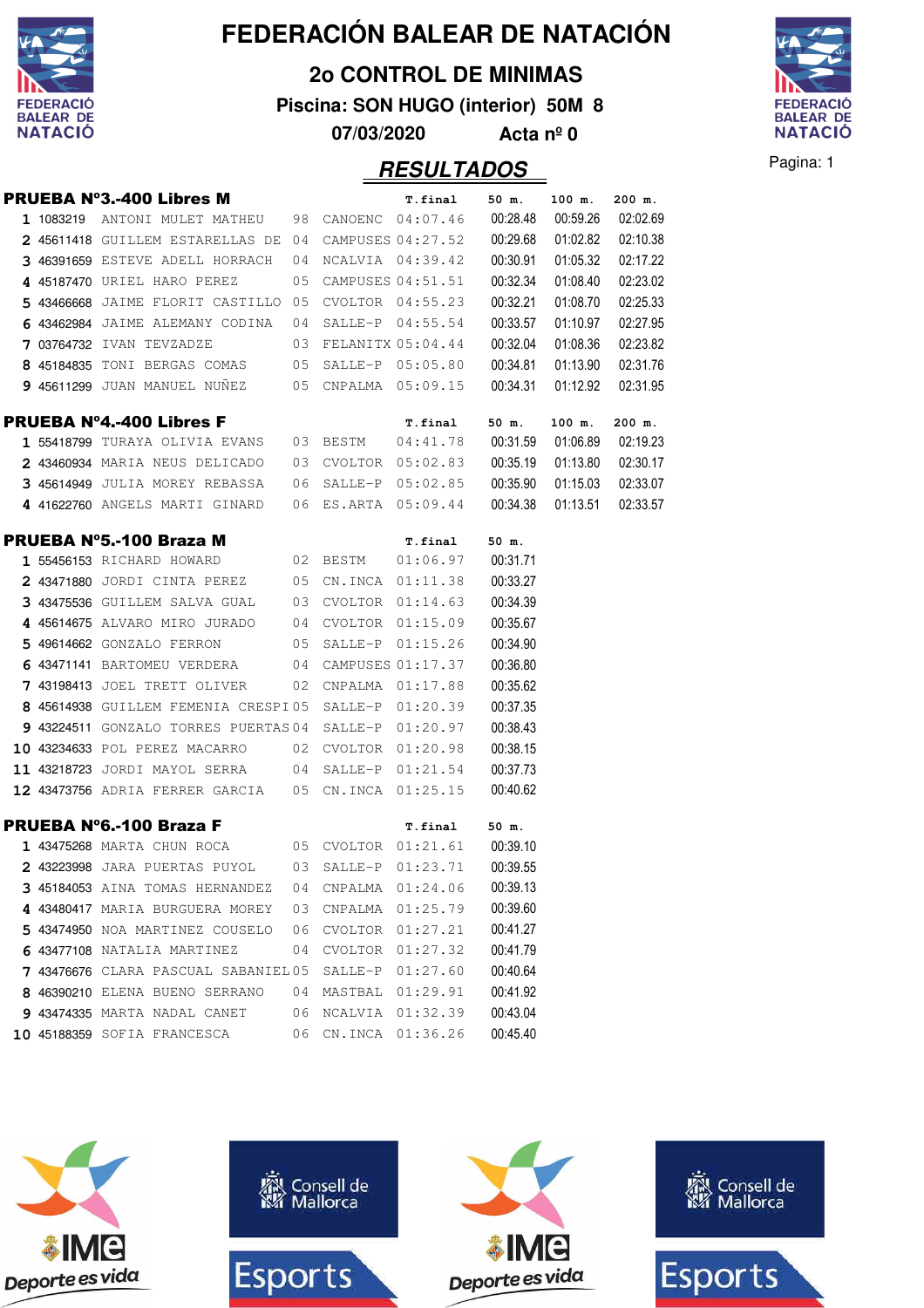

**2o CONTROL DE MINIMAS**

**Piscina: SON HUGO (interior) 50M 8**

**07/03/2020 Acta nº 0**

#### Pagina: 2 **RESULTADOS**

**PRUEBA N°6.-100 Braza F** T.final 50 m. **11 49610021 NEREA PEREZ PEREZ 06 CN.INCA 01:42.63 00:49.38** PRUEBA Nº7.-50 Mariposa M **T.final** 1 43182823 MARC SANCHEZ TORRENS 92 CVOLTOR 00:26.00 2 45185810 SANTIAGO SALES LLINAS 99 CVOLTOR 00:26.34 **3 43205972** JOAN REYNES VALLVERDU 97 CNPALMA 00:26.67 4 43478908 ADRIA SARD PUIGROS 01 CNPALMA 00:26.82 **5** 43213329 SERGIO FUSTER POORE 99 CVOLTOR 00:26.93 **6 43214090** JOAN SASTRE RODRIGUEZ 04 CVOLTOR 00:27.36 **7** 43461268 ADRIAN ARMERO CALIZ 99 SALLE-P 00:27.46 **8 43459955** PABLO NAVAS ACEITUNO 02 CVOLTOR 00:27.50 **9** 43199949 KEVIN RUIZ BIOJO 02 SALLE-P 00:27.53 **10 54851483** JOSHUA DAVID TAPSELL 00 BESTM 00:27.72 **11 45190652** RAUL BERMIN MORAIS 02 CNPALMA 00:27.82 **12 45614440** RAUL NUÑEZ LLADO 02 CNPALMA 00:28.56 **13 45185608** JOAN VICENS BUJOSA 03 CNPALMA 00:28.73 14 43159049 MATIAS SUAREZ CAMPIONE 96 CVOLTOR 00:29.19 15 43234633 POL PEREZ MACARRO 02 CVOLTOR 00:29.43 **16** 41573980 ALEJANDRO SEGRERA 02 FELANITX 00:30.42 17 45614380 PAU RUBIO BUJOSA 00 CNPALMA 00:30.54 18 43463962 HUGO GUERRERO LOPEZ 05 SALLE-P 00:30.76 **19 43461002** JUAN RAMON LAGAR 03 CVOLTOR 00:30.82 **20 43226770** DYLAN RUIZ BIOJO 05 SALLE-P 00:31.08 **21 43469427** JOEL LOPEZ RISCO 04 CN.INCA 00:31.11 **22 46390428 ALEX FERNANDEZ GOMEZ 03 CN.INCA 00:31.18 23 03764732** IVAN TEVZADZE 03 FELANITX 00:31.32 **24 43466210 MARCOS RUIZ MARTIN** 05 CVOLTOR 00:31.33 **25 45187556** ARNAU ALCOVER BARBOSA 04 SALLE-P 00:31.59 **26 01653059 DANIEL MAURER** 05 SALLE-P 00:32.22 **27 45188423 ALBERT FONTIRROIG JUAN 05 CVOLTOR 00:32.33 28 45370659** ALEJANDRO GOMEZ MILLAN 05 CAMPUSES 00:32.57 **29 41622632** JORGE GONZALEZ 04 ES.ARTA 00:33.52 **30 43211875** DENIS JOEL CHIRIBOGA 04 MASTBAL 00:34.15 **31 52030257** XAVIER RODRIGUEZ RAMON 03 CVOLTOR 00:34.76



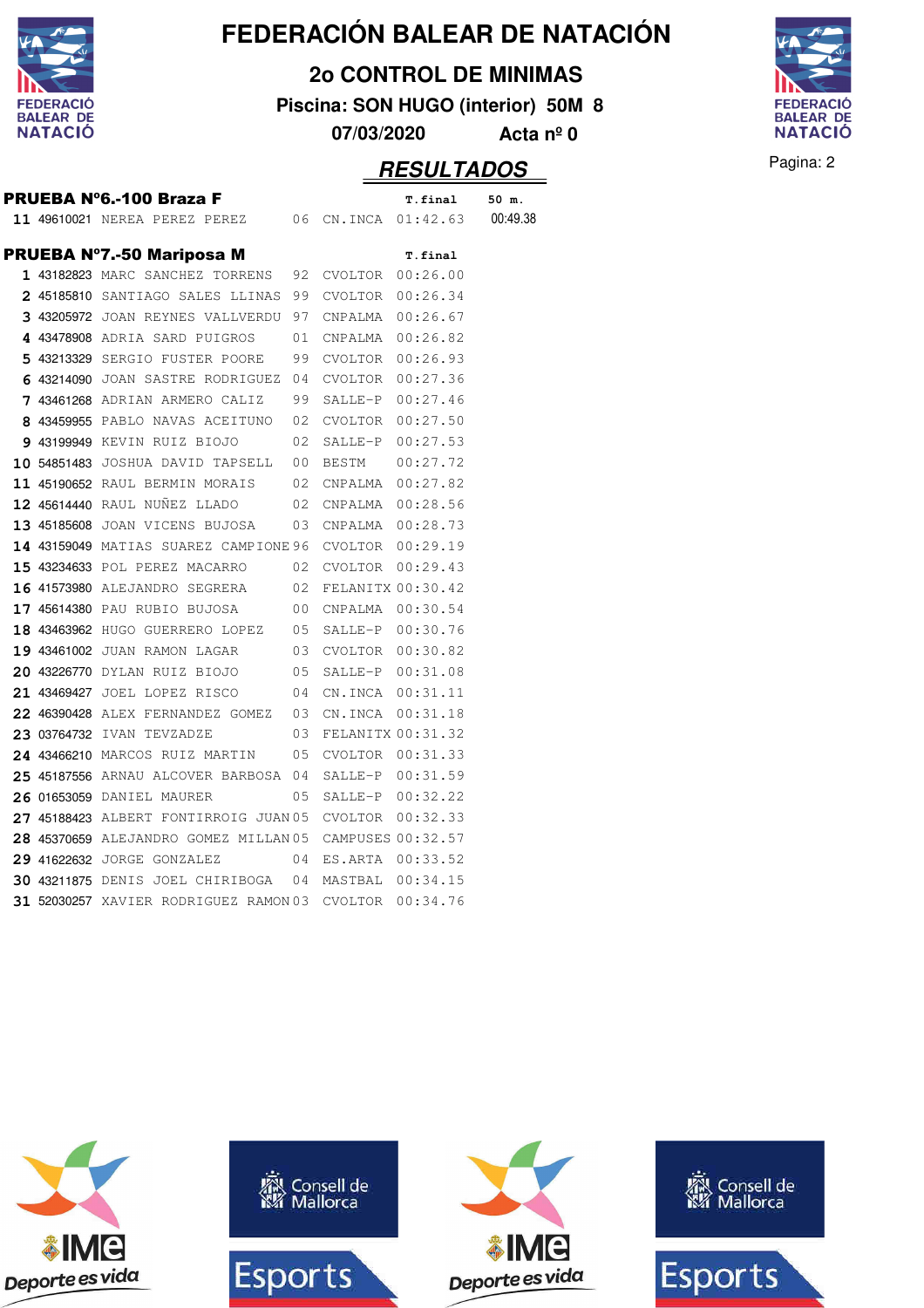

**2o CONTROL DE MINIMAS**

**Piscina: SON HUGO (interior) 50M 8**

**07/03/2020 Acta nº 0**



**RESULTADOS** Pagina: 3

|  | <b>PRUEBA Nº8.-50 Mariposa F</b>                                                   |    | T.final             |          |        |                   |          |
|--|------------------------------------------------------------------------------------|----|---------------------|----------|--------|-------------------|----------|
|  | 1 43213615 AINA HIERRO PUJOL 98 CNPALMA 00:27.76                                   |    |                     |          |        |                   |          |
|  | 2 43466209 ALEJANDRA RUIZ MARTIN 03 CVOLTOR 00:29.53                               |    |                     |          |        |                   |          |
|  | 3 43465024 LUCIA MENENDEZ 04 SALLE-P 00:29.73                                      |    |                     |          |        |                   |          |
|  | 4 43573918 NADIA CORRADINI 05 NCALVIA 00:30.72                                     |    |                     |          |        |                   |          |
|  | 5 45614499 LLUCIA MIERAS PIZA 03 CVOLTOR 00:30.93                                  |    |                     |          |        |                   |          |
|  | 6 45187152 AITANA ROMAN ANDUJAR 02 CNPALMA 00:31.70                                |    |                     |          |        |                   |          |
|  | 7 46394473 NEREA CASTAÑER NOGUERA 03 CVOLTOR 00:31.79                              |    |                     |          |        |                   |          |
|  | 7 41664004 AINA GARCIA VIVES                                                       |    | 03 SALLE-P 00:31.79 |          |        |                   |          |
|  | 9 46389239 LEYRE LUMBRERAS ROJO                                                    | 06 | SALLE-P 00:32.51    |          |        |                   |          |
|  | 10 43223264 NATALIA DURAHO LOZANO 01 CVOLTOR 00:33.07                              |    |                     |          |        |                   |          |
|  | 11 41664031 SOFIA BARRIOS GIORNO 05 CNPALMA 00:33.24                               |    |                     |          |        |                   |          |
|  | 12 43233035 LAURA SIMO PEREZ 05 SALLE-P 00:33.87                                   |    |                     |          |        |                   |          |
|  | 13 45189546 NEUS SERRA REGAL 05 CN.INCA 00:34.44                                   |    |                     |          |        |                   |          |
|  | 14 46388012 CATERINA THOMAS                                                        |    | 04 CNPALMA 00:34.57 |          |        |                   |          |
|  | 15 06922770 IVETA IVANOVA TODOROVA04 CVOLTOR 00:34.71                              |    |                     |          |        |                   |          |
|  | 16 12344371 MARIOLA SVOLJSAK                                                       |    | 03 NCALVIA 00:35.35 |          |        |                   |          |
|  | 17 46388666 MARTA RODRIGUEZ MIÑAN 05 NCALVIA 00:35.43                              |    |                     |          |        |                   |          |
|  | 18 03086067 AITANA BRIGUGLIO                                                       |    | 06 SALLE-P 00:35.89 |          |        |                   |          |
|  | 19 43227870 AINA TORO GARCIA                                                       |    | 02 NCALVIA 00:36.37 |          |        |                   |          |
|  | 20 41587333 MAGDALENA MUELAS RIGO 04 FELANITX 00:36.73                             |    |                     |          |        |                   |          |
|  | 21 43475126 JULIETA LOPEZ DAMIGO 06 CN.INCA 00:37.66                               |    |                     |          |        |                   |          |
|  | 22 45698531 LUCIA CARDONA 05 MANACOR 00:39.30                                      |    |                     |          |        |                   |          |
|  | 23 41623989 EMMA GRIMALT OBRADOR 06 FELANITX 00:40.27                              |    |                     |          |        |                   |          |
|  | <b>PRUEBA N°10.-800 Libres F</b>                                                   |    | T.final             | 50 m.    | 100 m. | $200$ m.          | 400 m.   |
|  | 1 52505507 ELEANOR MAY BAINBRIDGE 03 BESTM  09:57.20  00:33.36  01:10.45  02:25.41 |    |                     |          |        |                   | 04:56.12 |
|  | 2 41543010 CARME GOMEZ CAMPINS 03 CNPALMA 10:04.89                                 |    |                     | 00:33.72 |        | 01:10.47 02:26.15 | 05:00.68 |
|  | PRUEBA Nº11.-100 Espalda M                                                         |    | T.final             | 50 m.    |        |                   |          |
|  | 1 43459955 PABLO NAVAS ACEITUNO 02 CVOLTOR 01:06.20                                |    |                     | 00:32.46 |        |                   |          |
|  | 2 45370659 ALEJANDRO GOMEZ MILLAN 05 CAMPUSES 01:16.65                             |    |                     | 00:37.02 |        |                   |          |
|  | 3 41618327 JESUS SANSALONI FLORES 04 ES. ARTA 01:18.07                             |    |                     | 00:37.54 |        |                   |          |

45185607 LLUIS VICENS BUJOSA 05 CNPALMA Baja









Consell de

Mallorca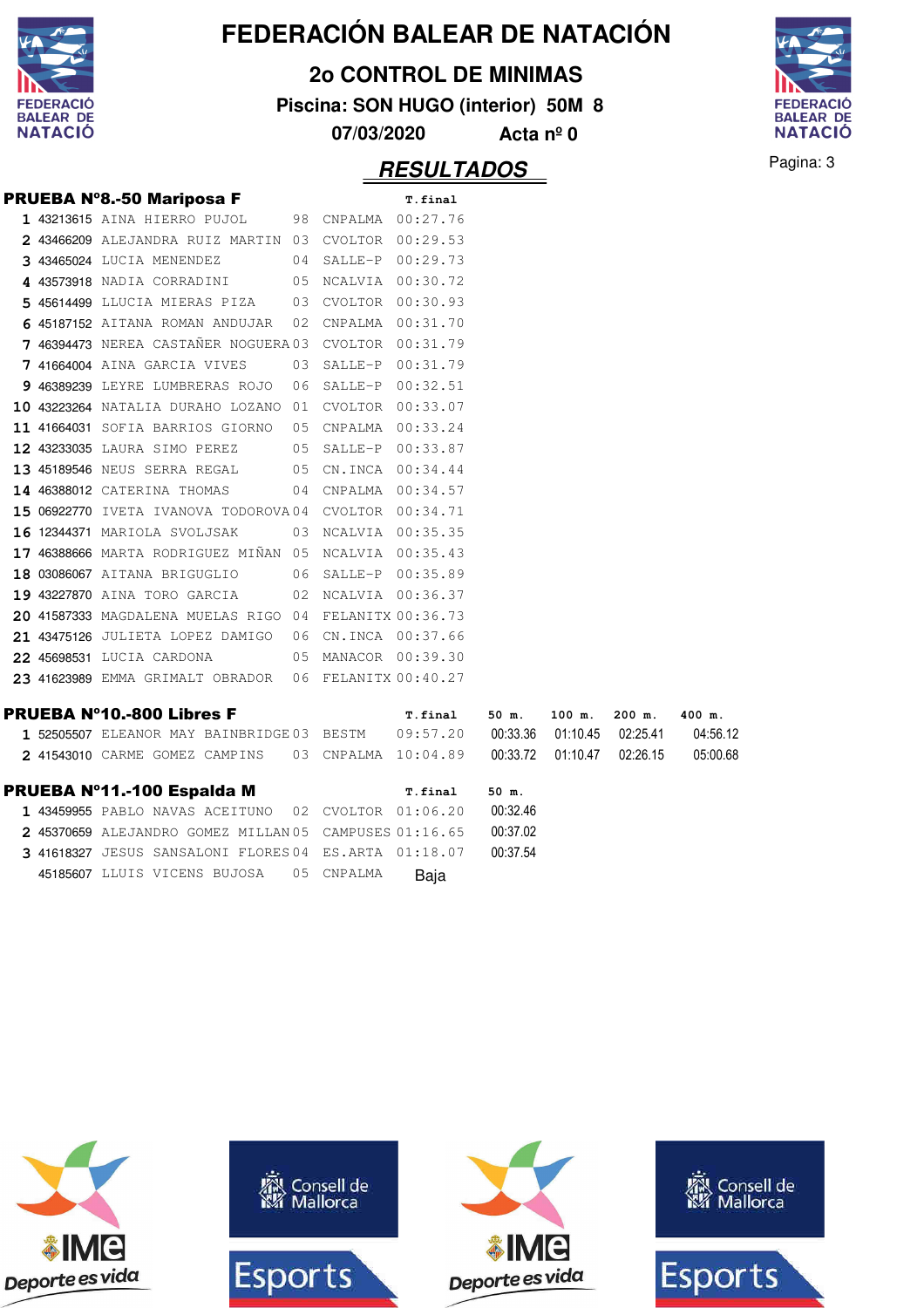

**2o CONTROL DE MINIMAS**

**Piscina: SON HUGO (interior) 50M 8**



**07/03/2020 Acta nº 0**

|  | PRUEBA Nº12.-100 Espalda F                                     |    |          | T.final                      | 50 m.    |          |
|--|----------------------------------------------------------------|----|----------|------------------------------|----------|----------|
|  | 1 43467318 GABRIELA VELASCO                                    |    |          | 05 CAMPUSES 01:09.16         | 00:33.64 |          |
|  | 2 45692762 ANGELA BUSQUETS 06 CNPALMA 01:14.50                 |    |          |                              | 00:37.08 |          |
|  | 3 49866462 LUCIA GONZALEZ 04 NCALVIA 01:16.18                  |    |          |                              | 00:36.76 |          |
|  | 4 43229623 SARA GIRALDO PEDROTE  05 CAMPUSES 01:19.69          |    |          |                              | 00:38.11 |          |
|  | 5 43470770 ESTHER BLANQUE FAJARDO 06                           |    |          | MASTBAL 01:21.75             | 00:38.91 |          |
|  | 6 45185811 MARTA MARIA SALES                                   |    |          | 05 CVOLTOR 01:25.41          | 00:41.87 |          |
|  | 7 43217884 ALISON ANDREA                                       |    |          | 04 CVOLTOR 01:26.15          | 00:41.70 |          |
|  | 8 45608970 SOFIA MARTIN EXTREMERA05 MASTBAL 01:26.36           |    |          |                              | 00:42.20 |          |
|  | 9 43465336 LAIA DE LA CRUZ                                     |    |          | 06 MASTBAL 01:30.03          | 00:43.60 |          |
|  | 49605668 MIREIA LLODRA I RIERA 03 MASTBAL                      |    |          | Baja                         |          |          |
|  | PRUEBA Nº13.-200 Mariposa M                                    |    |          | T.final                      | 50 m.    | 100 m.   |
|  | 1 43226770 DYLAN RUIZ BIOJO                                    |    |          | 05 SALLE-P 02:32.99 00:34.13 |          | 01:14.09 |
|  | 2 43466210 MARCOS RUIZ MARTIN 05 CVOLTOR 02:33.37 00:34.29     |    |          |                              |          | 01:13.27 |
|  | PRUEBA Nº14.-200 Mariposa F                                    |    |          | T.final                      | 50 m.    | 100 m.   |
|  | 1 78223022 KIARA TORRICO RUIZ 05 CVOLTOR 02:36.73 00:32.53     |    |          |                              |          | 01:11.31 |
|  | 2 46394473 NEREA CASTAÑER NOGUERA 03 CVOLTOR 02:37.52 00:34.92 |    |          |                              |          | 01:14.38 |
|  | 3 45189546 NEUS SERRA REGAL 05 CN.INCA 02:47.75                |    |          |                              | 00:35.96 | 01:18.26 |
|  | <b>PRUEBA Nº15.-100 Libres M</b>                               |    |          | <b>T.final</b>               | 50 m.    |          |
|  | 1 43182823 MARC SANCHEZ TORRENS 92 CVOLTOR 00:52.31            |    |          |                              | 00:25.54 |          |
|  | 2 45190652 RAUL BERMIN MORAIS                                  | 02 |          | CNPALMA  00:54.33            | 00:26.33 |          |
|  | 3 43478908 ADRIA SARD PUIGROS                                  |    |          | 01 CNPALMA 00:54.96          | 00:26.79 |          |
|  | 4 43205973 SALVADOR REYNES                                     |    |          | 02 CNPALMA 00:56.15          | 00:26.80 |          |
|  | 5 55456153 RICHARD HOWARD                                      |    | 02 BESTM | 00:56.89                     | 00:26.84 |          |
|  | 6 43483056 JOSEP CASTRO TORRENS 05                             |    |          | CAMPUSES 00:57.51            | 00:27.79 |          |
|  | 7 43199949 KEVIN RUIZ BIOJO                                    |    |          | 02 SALLE-P 00:58.30          | 00:27.68 |          |
|  | 8 43472637 PAU MARTORELL CARDONA 01 CNPALMA 00:58.45           |    |          |                              | 00:28.10 |          |
|  | 9 45614440 RAUL NUÑEZ LLADO                                    |    |          | 02 CNPALMA 00:59.21          | 00:27.99 |          |
|  | 10 45185608 JOAN VICENS BUJOSA                                 |    |          | 03 CNPALMA 00:59.30          | 00:28.62 |          |
|  | 11 43198413 JOEL TRETT OLIVER 02 CNPALMA 00:59.58              |    |          |                              | 00:28.41 |          |
|  | 12 41573980 ALEJANDRO SEGRERA 02 FELANITX 00:59.79             |    |          |                              | 00:28.31 |          |
|  | <b>13 43471141</b> BARTOMEU VERDERA                            | 04 |          | CAMPUSES 00:59.87            | 00:28.80 |          |
|  | 14 46391659 ESTEVE ADELL HORRACH                               | 04 | NCALVIA  | 01:00.28                     | 00:29.73 |          |
|  | 15 45186192 JERONI BARRERA ESTADES 04                          |    | NCALVIA  | 01:00.66                     | 00:27.83 |          |
|  | 16 07704218 DENIS MOLNAR                                       | 04 | CNPALMA  | 01:01.03                     | 00:29.74 |          |
|  | 17 43466668 JAIME FLORIT CASTILLO                              | 05 | CVOLTOR  | 01:01.07                     | 00:29.48 |          |
|  | 18 43462984 JAIME ALEMANY CODINA                               | 04 | SALLE-P  | 01:01.15                     | 00:29.70 |          |
|  | 19 49607808 MIQUEL RIBOT MORELL                                | 05 | NCALVIA  | 01:01.40                     | 00:29.38 |          |
|  | 20 43463962 HUGO GUERRERO LOPEZ                                | 05 | SALLE-P  | 01:01.59                     | 00:29.62 |          |

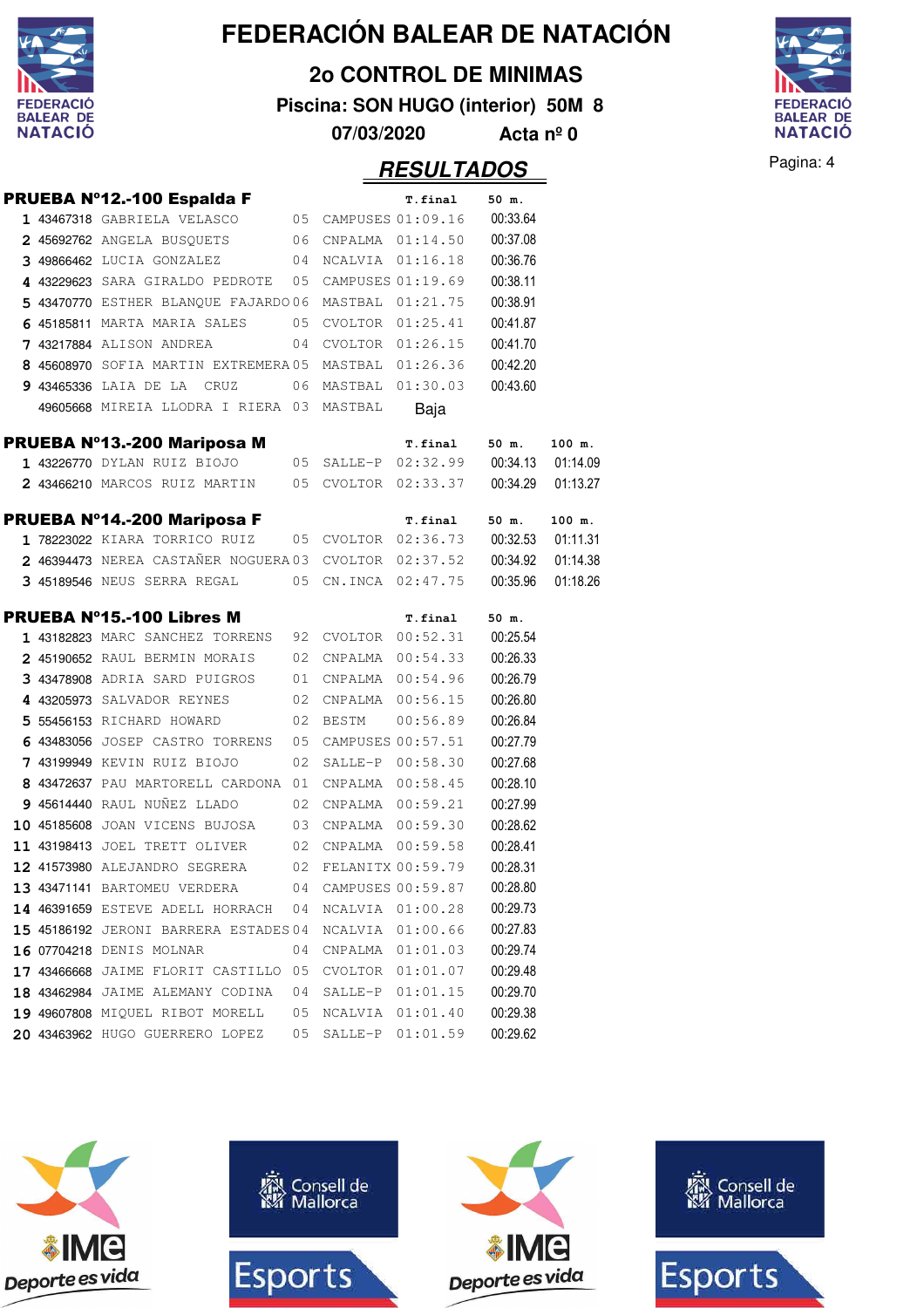

**2o CONTROL DE MINIMAS**

**Piscina: SON HUGO (interior) 50M 8**

**07/03/2020 Acta nº 0**



|  | PRUEBA N°15.-100 Libres M              |    |                | T.final             | 50 m.             |
|--|----------------------------------------|----|----------------|---------------------|-------------------|
|  | 21 49614662 GONZALO FERRON             | 05 | SALLE-P        | 01:02.05            | 00:29.15          |
|  | 22 43477418 SERGI QUETGLAS             | 03 | SALLE-P        | 01:02.34            | 00:29.57          |
|  | 23 43218723 JORDI MAYOL SERRA          | 04 | SALLE-P        | 01:02.37            | 00:29.46          |
|  | 24 43469427 JOEL LOPEZ RISCO           | 04 | CN.INCA        | 01:02.83            | 00:30.04          |
|  | 25 45187556 ARNAU ALCOVER BARBOSA      | 04 | SALLE-P        | 01:03.17            | 00:30.50          |
|  | 26 45614380 PAU RUBIO BUJOSA           | 00 | CNPALMA        | 01:03.19            | 00:30.46          |
|  | 27 43473756 ADRIA FERRER GARCIA        | 05 | CN.INCA        | 01:03.75            | 00:30.69          |
|  | 28 45188423 ALBERT FONTIRROIG JUAN 05  |    | CVOLTOR        | 01:03.84            | 00:30.01          |
|  | 29 41618327 JESUS SANSALONI FLORES 04  |    | ES.ARTA        | 01:04.23            | 00:31.22          |
|  | 30 45697045 MARTIN VILI GRIGOROV       | 05 | CNPALMA        | 01:05.46            | 00:30.50          |
|  | <b>31 43228837 PAU RUDOPH MASSANET</b> | 05 | CVOLTOR        | 01:06.70            | 00:31.58          |
|  | <b>31 01653059 DANIEL MAURER</b>       | 05 | SALLE-P        | 01:06.70            | 00:31.55          |
|  | 33 41622632 JORGE GONZALEZ             | 04 | ES.ARTA        | 01:07.20            | 00:31.92          |
|  | 34 45614675 ALVARO MIRO JURADO         | 04 | <b>CVOLTOR</b> | 01:07.21            | 00:32.27          |
|  | <b>35 45184835 TONI BERGAS COMAS</b>   | 05 | SALLE-P        | 01:07.25            | 00:32.77          |
|  | <b>36 45611299 JUAN MANUEL NUNEZ</b>   | 05 | CNPALMA        | 01:07.49            | 00:32.84          |
|  | 37 43220670 MARC FLORES MASSOT         | 05 | SALLE-P        | 01:07.92            | 00:31.74          |
|  | <b>38 43473472 ADAN ROMERO PONCE</b>   | 04 | NCALVIA        | 01:08.28            | 00:33.43          |
|  | 39 43230160 DAVID GIMENEZ              | 03 |                | AQUATICS 01:09.32   | 00:34.12          |
|  | 40 52030257 XAVIER RODRIGUEZ RAMON 03  |    | CVOLTOR        | 01:09.62            | 00:33.24          |
|  | 41 43211875 DENIS JOEL CHIRIBOGA       | 04 | MASTBAL        | 01:10.33            | 00:32.48          |
|  | 42 49611231 ANTONI ALVAREZ GARCIA      | 03 |                | CN.INCA 01:15.20    | 00:33.94          |
|  | 43 43479936 DANIEL CALZETTA TORRES 05  |    | MASTBAL        | 01:18.48            | 00:36.94          |
|  | 46392451 MARC FALCO GUILLEM            | 03 | SALLE-P        | Baja                |                   |
|  | PRUEBA Nº16.-100 Libres F              |    |                |                     |                   |
|  | 1 55418799 TURAYA OLIVIA EVANS         | 03 | <b>BESTM</b>   | T.final<br>01:01.74 | 50 m.<br>00:30.04 |
|  | 2 43224606 MARINA BAUZA SEGUI          | 03 | CVOLTOR        | 01:02.40            | 00:29.97          |
|  | 3 43466209 ALEJANDRA RUIZ MARTIN       | 03 | CVOLTOR        | 01:02.68            | 00:30.60          |
|  | 4 45614499 LLUCIA MIERAS PIZA          | 03 | <b>CVOLTOR</b> | 01:03.19            | 00:30.38          |
|  | 5 05150307 ANDREA EMERY SACH           | 02 | CNPALMA        | 01:04.00            | 00:30.66          |
|  | 6 45614949 JULIA MOREY REBASSA         | 06 | SALLE-P        | 01:05.07            | 00:30.65          |
|  | 7 43223264 NATALIA DURAHO LOZANO       | 01 | CVOLTOR        | 01:05.17            | 00:30.75          |
|  | 8 41664004 AINA GARCIA VIVES           | 03 | SALLE-P        | 01:05.28            | 00:31.57          |
|  | 9 43478016 MARIA RULLAN MARTINEZ       | 03 | CNPALMA        | 01:05.36            | 00:31.30          |
|  | 10 45691103 PAULA COLOMAR CARRASCO04   |    | CNPALMA        | 01:06.04            | 00:31.31          |
|  | 11 43233035 LAURA SIMO PEREZ           | 05 | SALLE-P        | 01:06.51            | 00:31.90          |
|  | 12 45691467 MARTA BAÑOS VERA           | 05 | <b>CVOLTOR</b> | 01:06.71            | 00:31.35          |
|  | 13 43460934 MARIA NEUS DELICADO        | 03 | <b>CVOLTOR</b> | 01:07.39            | 00:32.18          |
|  | 14 43470221 ADELA GARRIDO MORENO       | 06 | CNPALMA        | 01:08.37            | 00:33.00          |

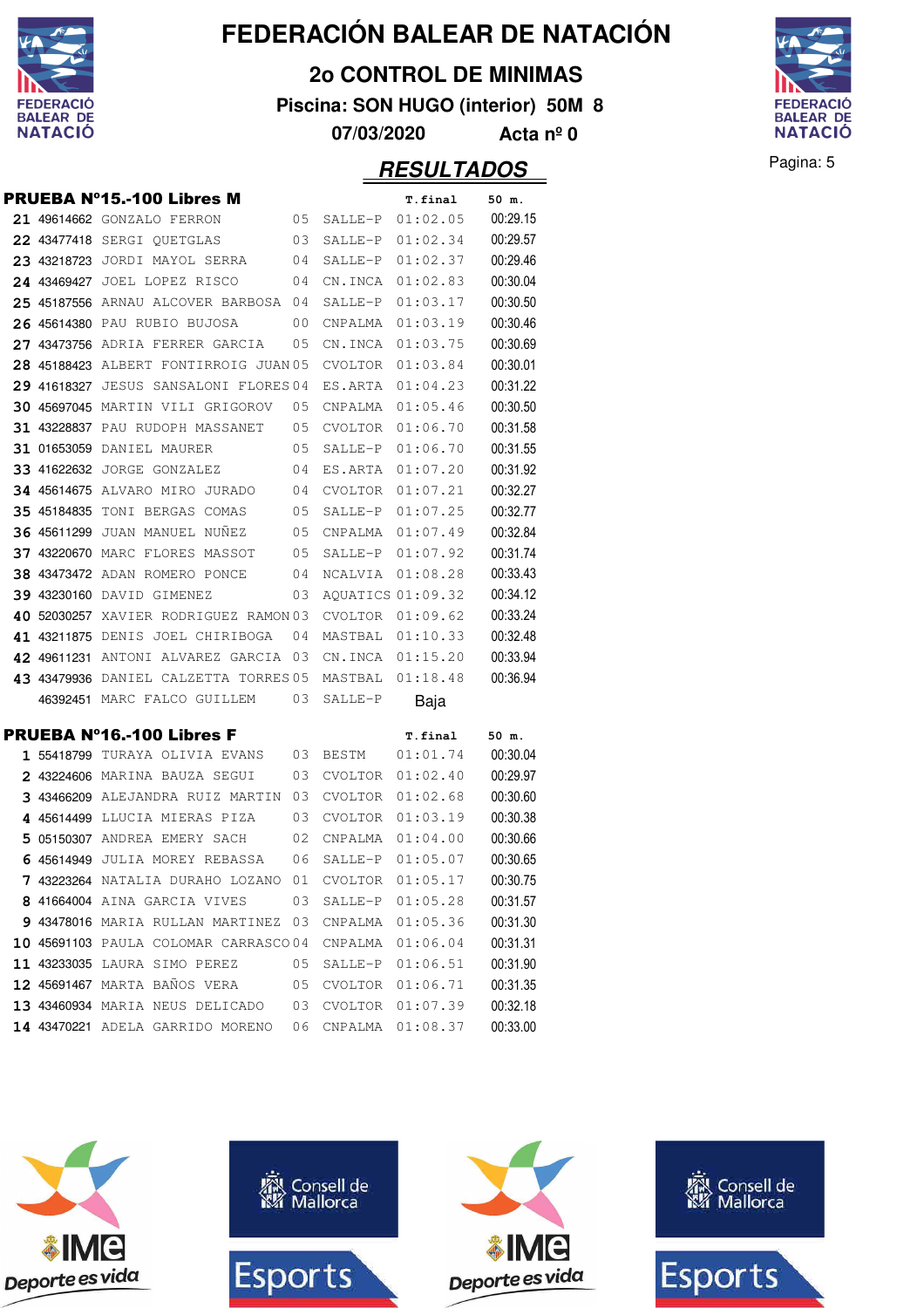

**2o CONTROL DE MINIMAS**

**Piscina: SON HUGO (interior) 50M 8**

**07/03/2020 Acta nº 0**



|  | <b>PRUEBA Nº16.-100 Libres F</b>                       |      |                  | T.final              | 50 m.    |          |
|--|--------------------------------------------------------|------|------------------|----------------------|----------|----------|
|  | <b>15 43477108 NATALIA MARTINEZ</b>                    | 04   | CVOLTOR          | 01:08.45             | 00:33.38 |          |
|  | 16 49925382 ALEXANDRA SANDIN POLO 04                   |      | SALLE-P          | 01:08.66             | 00:32.70 |          |
|  | 17 43223998 JARA PUERTAS PUYOL                         | 03   | SALLE-P          | 01:08.96             | 00:33.17 |          |
|  | 18 43227870 AINA TORO GARCIA                           | 02   | NCALVIA          | 01:09.36             | 00:32.86 |          |
|  | 19 43233296 ANTONIA QU MEI SUREDA 04                   |      | CVOLTOR          | 01:09.42             | 00:33.44 |          |
|  | 20 41664031 SOFIA BARRIOS GIORNO                       | 05   | CNPALMA          | 01:09.50             | 00:32.89 |          |
|  | 21 06922770 IVETA IVANOVA TODOROVA04                   |      | CVOLTOR          | 01:10.44             | 00:34.12 |          |
|  | 22 41587333 MAGDALENA MUELAS RIGO 04                   |      |                  | FELANITX 01:10.96    | 00:34.54 |          |
|  | 23 43470770 ESTHER BLANQUE FAJARDO 06                  |      | MASTBAL 01:11.05 |                      | 00:33.42 |          |
|  | 24 12344371 MARIOLA SVOLJSAK                           | 03   | NCALVIA 01:11.09 |                      | 00:34.07 |          |
|  | 25 46388012 CATERINA THOMAS                            | 04   | CNPALMA          | 01:11.64             | 00:33.69 |          |
|  | 26 43480417 MARIA BURGUERA MOREY 03                    |      | CNPALMA          | 01:12.60             | 00:34.56 |          |
|  | 27 43217884 ALISON ANDREA                              | 04   | CVOLTOR          | 01:12.69             | 00:35.44 |          |
|  | 28 43476676 CLARA PASCUAL SABANIEL 05                  |      | SALLE-P          | 01:13.10             | 00:35.02 |          |
|  | 29 45698531 LUCIA CARDONA                              | 05   | MANACOR          | 01:13.27             | 00:35.33 |          |
|  | 30 46390210 ELENA BUENO SERRANO                        | 04   |                  | MASTBAL 01:13.73     | 00:34.03 |          |
|  | <b>31 43474334 PAULA NADAL CANET</b>                   | 04   | NCALVIA          | 01:14.31             | 00:35.30 |          |
|  | <b>32 41664764 NEUS QUETGLAS</b>                       | 06   | NCALVIA          | 01:14.74             | 00:35.60 |          |
|  | 33 41623989 EMMA GRIMALT OBRADOR                       | 06   |                  | FELANITX 01:15.91    | 00:37.22 |          |
|  | 34 08768907 ESTER DANAIL ANDREEVA 06                   |      | CVOLTOR          | 01:16.56             | 00:36.53 |          |
|  | 35 45608970 SOFIA MARTIN EXTREMERA 05                  |      | MASTBAL          | 01:17.59             | 00:37.23 |          |
|  | <b>36 43465336 LAIA DE LA CRUZ</b>                     | 06   |                  | MASTBAL 01:18.62     | 00:37.46 |          |
|  | <b>37 49610021 NEREA PEREZ PEREZ</b>                   | - 06 | CN.INCA 01:18.90 |                      | 00:38.11 |          |
|  | 38 45610627 ANDREA SEGUI MONTIEL 05                    |      | CVOLTOR          | 01:23.98             | 00:39.36 |          |
|  | 46393032 CAROLINA HEREDIA                              | 05   | SALLE-P          | Baia                 |          |          |
|  | <b>PRUEBA Nº17.-400 Estilos M</b>                      |      |                  | T.final              | 50 m.    | 100 m.   |
|  | $145699211$ SAMUEL DIAZ GUERRERO 03 CNPALMA 04:52.19   |      |                  |                      | 00:30.31 | 01:05.14 |
|  | 2 45611418 GUILLEM ESTARELLAS DE 04                    |      |                  | CAMPUSES 05:08.00    | 00:30.69 | 01:06.15 |
|  | 3 45187470 URIEL HARO PEREZ                            |      |                  | 05 CAMPUSES 05:28.99 | 00:34.95 | 01:16.16 |
|  | 4 45614938 GUILLEM FEMENIA CRESPI05 SALLE-P 05:37.56   |      |                  |                      | 00:34.11 | 01:12.86 |
|  | <b>PRUEBA Nº18.-400 Estilos F</b>                      |      |                  | T.final              | 50 m.    | 100 m.   |
|  | $1$ 46388666 marta rodriguez miñan 05 ncalvia 05:45.65 |      |                  |                      | 00:36.95 | 01:20.53 |
|  | 2 46389239 LEYRE LUMBRERAS ROJO                        | 06   | SALLE-P          | 05:49.77             | 00:36.39 | 01:18.66 |

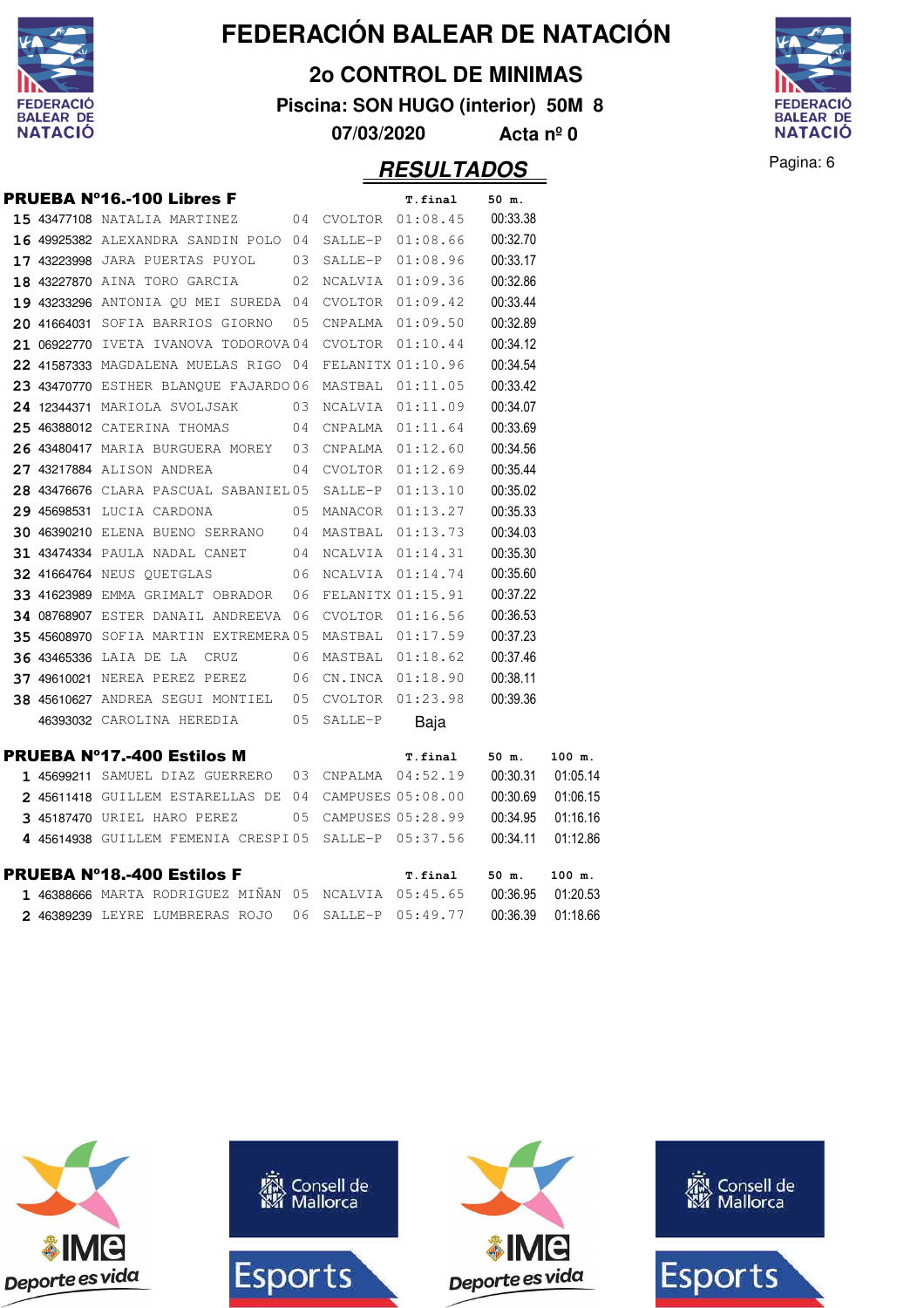

**2o CONTROL DE MINIMAS**

**Piscina: SON HUGO (interior) 50M 8**



**07/03/2020 Acta nº 0**

#### **RESULTADOS** Pagina: 7

PRUEBA Nº23.-50 Libres M **T.final**

|             | 1 45185810 SANTIAGO SALES LLINAS      | 99  | CVOLTOR        | 00:25.12         |
|-------------|---------------------------------------|-----|----------------|------------------|
|             | 2 43478908 ADRIA SARD PUIGROS         | 01  | CNPALMA        | 00:25.15         |
|             | 3 43199949 KEVIN RUIZ BIOJO           | 02  | SALLE-P        | 00:25.16         |
|             | 4 43205972 JOAN REYNES VALLVERDU      | 97  |                | CNPALMA 00:25.26 |
|             | 5 43459955 PABLO NAVAS ACEITUNO       | 02  | CVOLTOR        | 00:25.54         |
|             | 6 43470663 MARCOS SANCHEZ             | 04  | SALLE-P        | 00:25.60         |
|             | <b>7 43205973</b> SALVADOR REYNES     | 02  | CNPALMA        | 00:25.81         |
|             | 8 43214090 JOAN SASTRE RODRIGUEZ      | 04  | CVOLTOR        | 00:25.91         |
|             | 9 45608935 PEP FORTEZA FORTEZA        | 02  | CNPALMA        | 00:26.02         |
|             | 10 43476153 MATEU VENY OLIVER         | 02  | CNPALMA        | 00:26.29         |
|             | 11 43472637 PAU MARTORELL CARDONA     | 01  | CNPALMA        | 00:27.06         |
|             | 12 45186192 JERONI BARRERA ESTADES 04 |     | NCALVIA        | 00:27.26         |
|             | 13 43216859 RODRIGO CHAVES TEJERO 95  |     |                | CVOLTOR 00:27.38 |
|             | 14 09897080 ALEX EMERY SACH           | 0.5 | SALLE-P        | 00:27.48         |
|             | 15 43233522 ALFONSO REINA MORENO      | 05  | SALLE-P        | 00:27.50         |
| 16 41691059 | IVAN TRIBALDOS LOPEZ                  | 00  | LLUCMA         | 00:27.51         |
|             | 17 49607808 MIOUEL RIBOT MORELL       | 05  | NCALVIA        | 00:27.91         |
|             | 18 43463950 ALEJANDRO ARIAS GOMILA04  |     | LLUCMA         | 00:27.98         |
|             | 19 43480370 JAUME RIBAS MONSERRAT     | 01  | LLUCMA         | 00:28.55         |
|             | 20 43477418 SERGI QUETGLAS            | 03  | SALLE-P        | 00:28.64         |
|             | 21 41663833 ALBERT PORTER VICENS 05   |     | SALLE-P        | 00:28.85         |
|             | 22 09303721 ROBERT NAPIER             | 03  | LLUCMA         | 00:28.90         |
| 23 49605011 | ANTONI CIFRE FERRAGUT                 | 02  | LLUCMA         | 00:29.03         |
| 24 52030257 | XAVIER RODRIGUEZ RAMON 03             |     | CVOLTOR        | 00:29.58         |
|             | 25 45697045 MARTIN VILI GRIGOROV      | 05  | CNPALMA        | 00:29.66         |
|             | 26 43211875 DENIS JOEL CHIRIBOGA      | 04  | MASTBAL        | 00:31.00         |
|             | 27 45191890 GABRIEL REUS MEDIALDEA04  |     | LLUCMA         | 00:31.14         |
|             | 28 43473472 ADAN ROMERO PONCE         | 04  | NCALVIA        | 00:31.49         |
|             | 29 49611231 ANTONI ALVAREZ GARCIA 03  |     | CN.INCA        | 00:32.39         |
|             | 30 45185607 LLUIS VICENS BUJOSA       | 05  | CNPALMA        | 00:33.17         |
|             | 43213329 SERGIO FUSTER POORE          | 99  | <b>CVOLTOR</b> | Baja             |
|             | 41620798 CRISTOFOL VIVES MOREY        | 04  | CNMURO         | Baja             |
|             | <b>PRUEBA Nº24.-50 Libres F</b>       |     |                | T.final          |

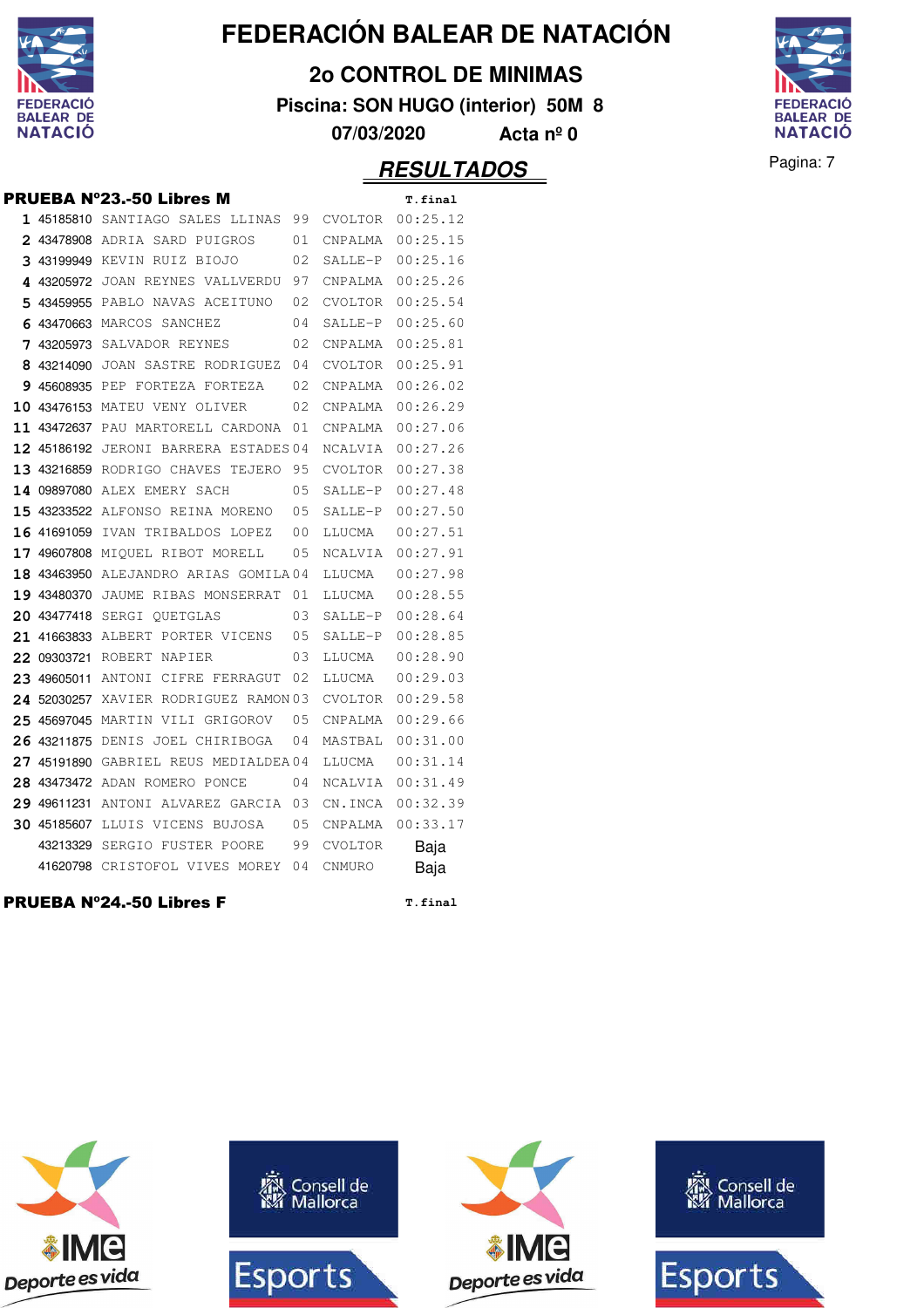

**2o CONTROL DE MINIMAS**

**Piscina: SON HUGO (interior) 50M 8**



**07/03/2020 Acta nº 0**

#### Pagina: 8 **RESULTADOS**

|  | 1 43223264 NATALIA DURAHO LOZANO 01                   |    | <b>CVOLTOR</b>    | 00:28.84 |
|--|-------------------------------------------------------|----|-------------------|----------|
|  | 2 43224606 MARINA BAUZA SEGUI                         | 03 | CVOLTOR           | 00:28.89 |
|  | 3 43476271 ARIADNA MORA FERRANDIS06                   |    | SALLE-P           | 00:28.91 |
|  | 4 49868937 CARLA LLABRES PEDRET 06                    |    | SALLE-P           | 00:29.20 |
|  | 5 05150307 ANDREA EMERY SACH                          | 02 | CNPALMA           | 00:29.55 |
|  | 6 46388466 AINHOA PIQUERAS                            | 02 | CVOLTOR           | 00:29.93 |
|  | <b>7 45187152</b> AITANA ROMAN ANDUJAR                | 02 | CNPALMA           | 00:30.14 |
|  | <b>8 43573918</b> NADIA CORRADINI                     | 05 | NCALVIA           | 00:30.17 |
|  | 9 45184053 AINA TOMAS HERNANDEZ                       | 04 | CNPALMA           | 00:30.36 |
|  | 10 45691103 PAULA COLOMAR CARRASCO04                  |    | CNPALMA           | 00:30.37 |
|  | 11 45691467 MARTA BAÑOS VERA                          | 05 | CVOLTOR           | 00:30.51 |
|  | <b>12 46390475</b> MARIA BARCELO SERRA                | 04 | LLUCMA            | 00:30.66 |
|  | 13 41586534 LAURA PONS SANTAMARIA 01                  |    | CNMURO            | 00:30.81 |
|  | 14 43233035 LAURA SIMO PEREZ                          | 05 | SALLE-P           | 00:30.85 |
|  | 15 41664031 SOFIA BARRIOS GIORNO                      | 05 | CNPALMA           | 00:31.10 |
|  | <b>16 43467318 GABRIELA VELASCO</b>                   | 05 | CAMPUSES 00:31.17 |          |
|  | 17 43482680 CRISTINA CIFRE GARCIA 06                  |    | BOCCHORI 00:31.30 |          |
|  | <b>18 43229623</b> SARA GIRALDO PEDROTE               | 05 | CAMPUSES 00:31.38 |          |
|  | 19 49866462 LUCIA GONZALEZ                            | 04 | NCALVIA 00:31.42  |          |
|  | 20 12344371 MARIOLA SVOLJSAK                          | 03 | NCALVIA 00:31.54  |          |
|  | 21 43474950 NOA MARTINEZ COUSELO                      | 06 | CVOLTOR           | 00:31.64 |
|  | 22 49773239 MARGALIDA RIBAS BERGAS 04                 |    | CNMURO            | 00:31.95 |
|  | 23 46388014 AINA THOMAS TABERNER                      | 06 | CNPALMA           | 00:32.04 |
|  | 24 49925382 ALEXANDRA SANDIN POLO 04                  |    | SALLE-P           | 00:32.12 |
|  | 25 43227870 AINA TORO GARCIA                          | 02 | NCALVIA           | 00:32.15 |
|  | 25 43470221 ADELA GARRIDO MORENO                      | 06 | CNPALMA           | 00:32.15 |
|  | 27 43233296 ANTONIA QU MEI SUREDA                     | 04 | CVOLTOR           | 00:32.46 |
|  | 28 03086067 AITANA BRIGUGLIO                          | 06 | SALLE-P           | 00:32.85 |
|  | 29 43475126 JULIETA LOPEZ DAMIGO 06                   |    | CN.INCA           | 00:33.47 |
|  | <b>30 45188359</b> SOFIA FRANCESCA                    | 06 | CN.INCA           | 00:33.85 |
|  | <b>31 43464708</b> AINA SEGUI TOMAS                   | 04 | LLUCMA            | 00:33.95 |
|  | 32 43474334 PAULA NADAL CANET                         | 04 | NCALVIA           | 00:33.98 |
|  | 33 46389592 AROA HIDALGO CASTILLO 05                  |    | LLUCMA            | 00:34.21 |
|  | 34 08768907 ESTER DANAIL ANDREEVA 06 CVOLTOR 00:34.30 |    |                   |          |
|  | <b>35 49773240</b> MERCE RIBAS BERGAS                 | 05 | CNMURO            | 00:34.66 |
|  | <b>36 45608970</b> SOFIA MARTIN EXTREMERA 05          |    | MASTBAL 00:35.10  |          |
|  | <b>37 41664764</b> NEUS QUETGLAS                      | 06 | NCALVIA 00:35.11  |          |
|  | <b>38 43465336</b> LAIA DE LA CRUZ                    | 06 | MASTBAL 00:35.17  |          |
|  | <b>39 45610627</b> ANDREA SEGUI MONTIEL 05            |    | CVOLTOR           | 00:37.06 |
|  | 46393032 CAROLINA HEREDIA                             | 05 | SALLE-P           | Baja     |







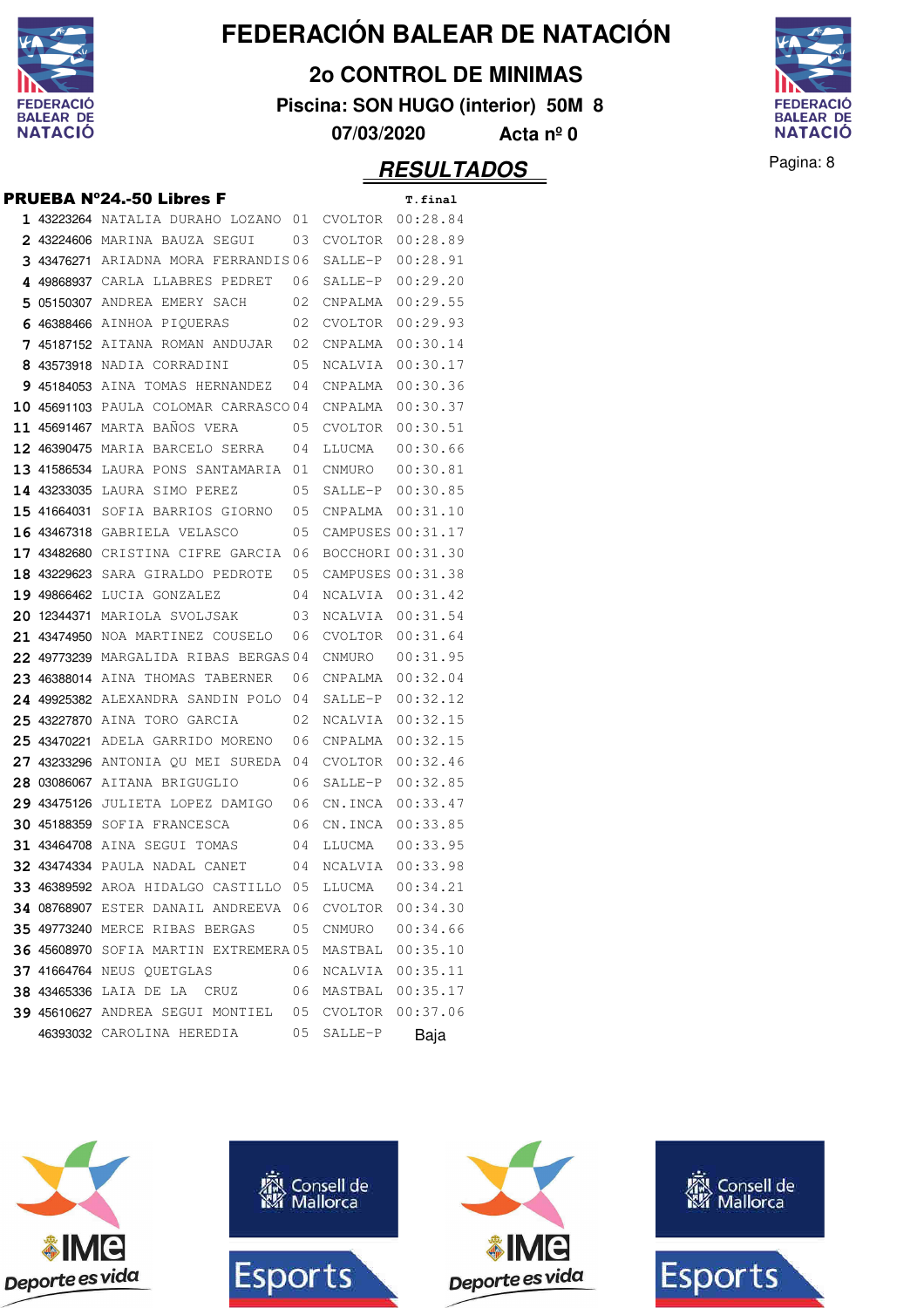

**2o CONTROL DE MINIMAS**

**07/03/2020 Acta nº 0**

**Piscina: SON HUGO (interior) 50M 8**



**PECULTADOS** Pagina: 9

|  |                                                       |    |                     | <i><b>KESULIADOS</b></i> |          |          |
|--|-------------------------------------------------------|----|---------------------|--------------------------|----------|----------|
|  | PRUEBA Nº25.-200 Braza M                              |    |                     | <b>T.final</b>           | 50 m.    | 100 m.   |
|  | 1 55456153 RICHARD HOWARD                             | 02 | BESTM               | 02:27.88                 | 00:34.60 | 01:12.33 |
|  | 2 43461268 ADRIAN ARMERO CALIZ                        | 99 |                     | SALLE-P 02:32.06         | 00:34.55 | 01:13.64 |
|  | 3 45614675 ALVARO MIRO JURADO                         | 04 |                     | $CVOLTOR$ $02:40.33$     | 00:36.32 | 01:16.79 |
|  | 4 49614662 GONZALO FERRON                             | 05 |                     | SALLE-P 02:47.56         | 00:37.87 | 01:20.81 |
|  | 5 43461002 JUAN RAMON LAGAR                           | 03 |                     | $CVOLTOR$ $02:57.57$     | 00:38.91 | 01:22.92 |
|  | 6 43478107 SEBASTIA CRESPI                            | 01 |                     | CN.INCA 03:07.32         | 00:40.45 | 01:26.47 |
|  | PRUEBA N°26.-200 Braza F                              |    |                     | T.final                  | 50 m.    | 100 m.   |
|  | 1 43475268 MARTA CHUN ROCA                            | 05 |                     | CVOLTOR 02:54.25         | 00:40.23 | 01:24.81 |
|  | 2 43478016 MARIA RULLAN MARTINEZ 03                   |    |                     | CNPALMA 02:54.69         | 00:39.63 | 01:24.19 |
|  | 3 46390210 ELENA BUENO SERRANO                        | 04 |                     | MASTBAL 03:14.00         | 00:43.63 | 01:32.63 |
|  | 4 43474335 MARTA NADAL CANET                          |    |                     | 06 NCALVIA 03:18.37      | 00:44.92 | 01:35.14 |
|  | PRUEBA N°27.-200 Espalda M                            |    |                     | T.final                  | 50 m.    | 100 m.   |
|  | 1 43224511 GONZALO TORRES PUERTAS 04 SALLE-P 02:25.64 |    |                     |                          | 00:33.64 | 01:11.37 |
|  | 2 43463962 HUGO GUERRERO LOPEZ 05 SALLE-P 02:35.67    |    |                     |                          | 00:36.44 | 01:15.14 |
|  | PRUEBA Nº28.-200 Espalda F                            |    |                     | <b>T.final</b>           | 50 m.    | 100 m.   |
|  | 1 55418799 TURAYA OLIVIA EVANS                        |    | 03 BESTM            | 02:23.82                 | 00:33.42 | 01:09.83 |
|  | 2 45692762 ANGELA BUSQUETS                            |    |                     | 06 CNPALMA 02:38.69      | 00:38.17 | 01:19.00 |
|  | 3 41622760 ANGELS MARTI GINARD                        | 06 |                     | ES.ARTA 02:38.98         | 00:37.14 | 01:18.45 |
|  | 4 06922770 IVETA IVANOVA TODOROVA04                   |    |                     | CVOLTOR 02:46.13         | 00:41.06 | 01:23.47 |
|  | 5 09137071 EMMA LYDIA NAPIER                          | 04 | LLUCMA              | 02:50.88                 | 00:40.22 | 01:23.08 |
|  | 43482680 CRISTINA CIFRE GARCIA 06 BOCCHORI            |    |                     | Baja                     |          |          |
|  | PRUEBA N°29.-100 Mariposa M                           |    |                     | T.final                  | 50 m.    |          |
|  | 1 43478908 ADRIA SARD PUIGROS                         |    | 01 CNPALMA 00:59.25 |                          | 00:27.97 |          |
|  | 2 46392451 MARC FALCO GUILLEM                         | 03 |                     | SALLE-P 01:00.46         | 00:28.58 |          |
|  | 3 54851483 JOSHUA DAVID TAPSELL                       | 00 | <b>BESTM</b>        | 01:02.31                 | 00:28.52 |          |
|  | 4 45611418 GUILLEM ESTARELLAS DE                      | 04 |                     | CAMPUSES 01:03.84        | 00:29.87 |          |
|  | 5 43476153 MATEU VENY OLIVER                          |    |                     | 02 CNPALMA 01:04.72      | 00:30.50 |          |
|  | 6 43483056 JOSEP CASTRO TORRENS                       | 05 |                     | CAMPUSES 01:04.76        | 00:30.36 |          |
|  | 7 43159049 MATIAS SUAREZ CAMPIONE 96 CVOLTOR 01:06.10 |    |                     |                          | 00:30.20 |          |
|  | 8 07704218 DENIS MOLNAR                               | 04 |                     | CNPALMA  01:06.90        | 00:30.85 |          |
|  | 9 43234633 POL PEREZ MACARRO                          | 02 |                     | CVOLTOR 01:09.62         | 00:31.41 |          |
|  | <b>10 45186192</b> JERONI BARRERA ESTADES 04          |    |                     | NCALVIA 01:09.96         | 00:31.57 |          |
|  | 11 43226770 DYLAN RUIZ BIOJO                          | 05 | SALLE-P             | 01:10.13                 | 00:32.83 |          |
|  | 12 43461002 JUAN RAMON LAGAR                          | 03 | CVOLTOR             | 01:12.02                 | 00:33.51 |          |
|  | 13 46390428 ALEX FERNANDEZ GOMEZ 03 CN.INCA 01:13.43  |    |                     |                          | 00:33.78 |          |

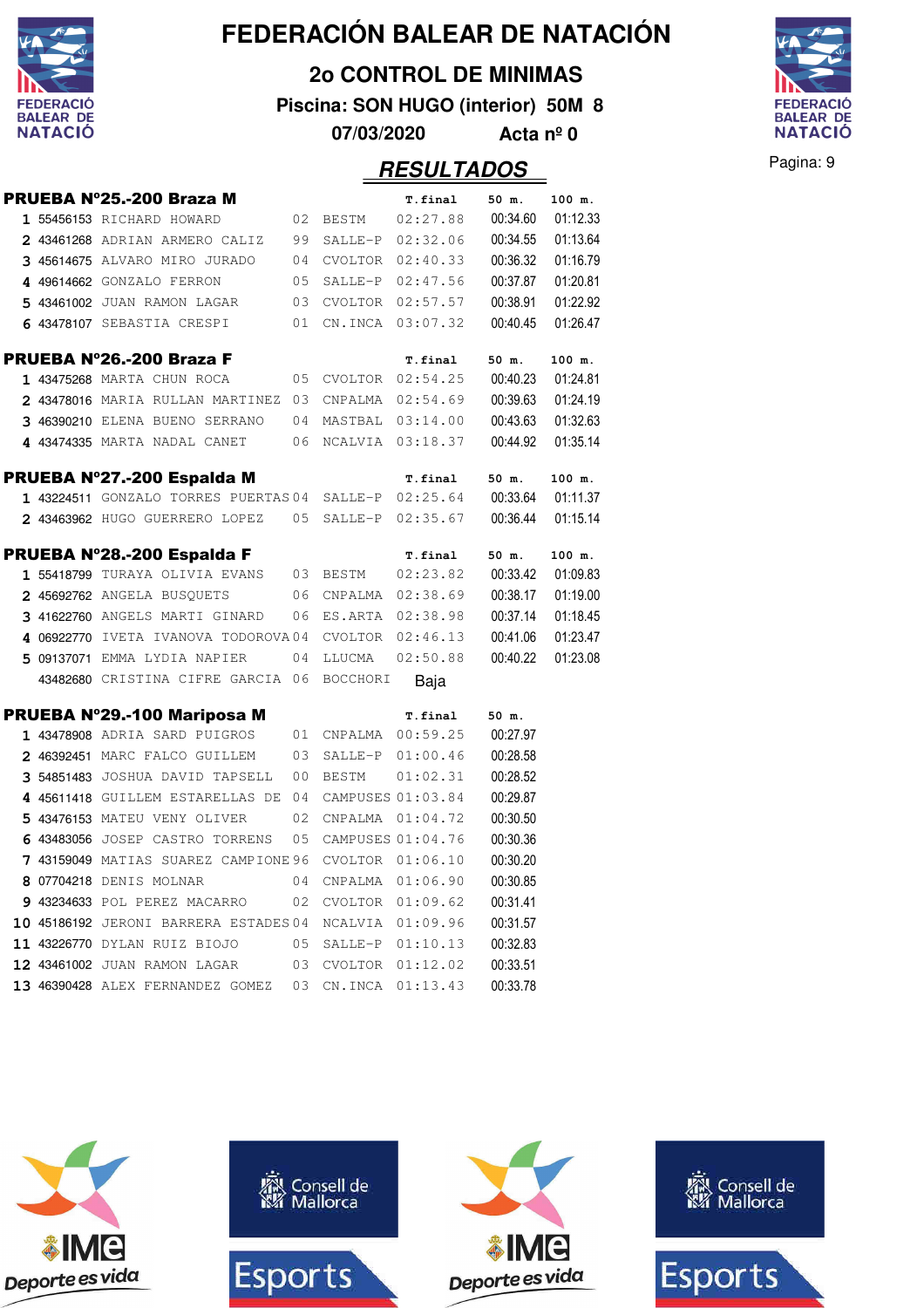

**2o CONTROL DE MINIMAS**

**Piscina: SON HUGO (interior) 50M 8**

**FEDERACIÓ** BALEAR DE<br>NATACIÓ

**07/03/2020 Acta nº 0**

|  | <b>PRUEBA Nº30.-100 Mariposa F</b>                                                          |      |                   | T.final           | 50 m.             |
|--|---------------------------------------------------------------------------------------------|------|-------------------|-------------------|-------------------|
|  | 1 43213615 AINA HIERRO PUJOL                                                                | 98   | CNPALMA           | 01:01.18          | 00:28.73          |
|  | 2 43465024 LUCIA MENENDEZ                                                                   | 04   | SALLE-P           | 01:05.95          | 00:30.95          |
|  | 3 78223022 KIARA TORRICO RUIZ                                                               | 05   | CVOLTOR           | 01:09.28          | 00:31.83          |
|  | 4 41543010 CARME GOMEZ CAMPINS                                                              | 03   | CNPALMA           | 01:09.52          | 00:33.23          |
|  | 5 41664004 AINA GARCIA VIVES                                                                | 03   | SALLE-P           | 01:09.59          | 00:33.32          |
|  | 6 43573918 NADIA CORRADINI                                                                  | 05   | NCALVIA           | 01:10.54          | 00:33.45          |
|  | 7 46394473 NEREA CASTAÑER NOGUERA 03                                                        |      | <b>CVOLTOR</b>    | 01:10.65          | 00:33.70          |
|  | 8 45187152 AITANA ROMAN ANDUJAR                                                             | 02   | CNPALMA           | 01:10.96          | 00:33.21          |
|  | 9 46389239 LEYRE LUMBRERAS ROJO                                                             | 06   | SALLE-P           | 01:13.05          | 00:34.45          |
|  | <b>10 52505507 ELEANOR MAY BAINBRIDGE03</b>                                                 |      | BESTM             | 01:13.45          | 00:33.81          |
|  | 11 45184053 AINA TOMAS HERNANDEZ                                                            | - 04 | CNPALMA           | 01:15.88          | 00:34.31          |
|  | <b>12 43477108 NATALIA MARTINEZ</b>                                                         | 04   | CVOLTOR           | 01:16.31          | 00:36.00          |
|  | 13 45691103 PAULA COLOMAR CARRASCO04                                                        |      | CNPALMA           | 01:16.44          | 00:34.63          |
|  | <b>14 45189546</b> NEUS SERRA REGAL                                                         | 05   | CN.INCA           | 01:17.82          | 00:36.52          |
|  | 15 43217884 ALISON ANDREA                                                                   | 04   | CVOLTOR           | 01:25.20          | 00:39.73          |
|  | 49605668 MIREIA LLODRA I RIERA 03                                                           |      | MASTBAL           | Baja              |                   |
|  | <b>PRUEBA Nº31.-200 Estilos M</b>                                                           |      |                   | T.final           | 50 m.             |
|  | 1 43182823 MARC SANCHEZ TORRENS                                                             | 92   | CVOLTOR           | 02:08.16          | 00:27.30          |
|  | 2 45608935 PEP FORTEZA FORTEZA                                                              | 02   | CNPALMA           | 02:16.69          | 00:28.40          |
|  | 3 45699211 SAMUEL DIAZ GUERRERO                                                             | 03   | CNPALMA 02:18.71  |                   | 00:28.91          |
|  | 4 45614440 RAUL NUÑEZ LLADO                                                                 | 02   | CNPALMA           | 02:30.36          | 00:28.80          |
|  | 5 45370659 ALEJANDRO GOMEZ MILLAN 05                                                        |      | CAMPUSES 02:34.64 |                   | 00:34.46          |
|  | 6 45187470 URIEL HARO PEREZ                                                                 | 05   | CAMPUSES 02:35.59 |                   | 00:33.98          |
|  | 7 45614938 GUILLEM FEMENIA CRESPI05                                                         |      | SALLE-P 02:36.80  |                   | 00:32.26          |
|  | 8 43228837 PAU RUDOPH MASSANET                                                              | 05   | CVOLTOR           | 02:37.60          | 00:36.05          |
|  | 9 43473756 ADRIA FERRER GARCIA                                                              | 05   | CN.INCA           | 02:37.83          | 00:32.32          |
|  | 10 43469427 JOEL LOPEZ RISCO                                                                | 04   | CN.INCA           | 02:40.58          | 00:33.09          |
|  | 11 43480370 JAUME RIBAS MONSERRAT 01                                                        |      | LLUCMA            | 02:43.25          | 00:32.93          |
|  |                                                                                             |      |                   |                   |                   |
|  | <b>PRUEBA Nº32.-200 Estilos F</b><br>$1$ 43478016 MARIA RULLAN MARTINEZ 03 CNPALMA 02:40.23 |      |                   | T.final           | 50 m.<br>00:34.76 |
|  | 2 45614949 JULIA MOREY REBASSA                                                              | 06   | SALLE-P 02:41.85  |                   | 00:35.18          |
|  | 3 43474950 NOA MARTINEZ COUSELO                                                             | 06   | CVOLTOR           | 02:42.65          | 00:37.31          |
|  | 4 45696080 CLAUDIA AMENGUAL                                                                 | 05   | CN.INCA           | 02:46.67          | 00:36.08          |
|  | 5 46388666 MARTA RODRIGUEZ MIÑAN                                                            | 05   | NCALVIA           | 02:48.69          | 00:36.33          |
|  | 6 46388012 CATERINA THOMAS                                                                  | 04   | CNPALMA           | 02:49.04          | 00:35.07          |
|  | 7 43229623 SARA GIRALDO PEDROTE                                                             | 05   |                   | CAMPUSES 02:49.63 | 00:35.82          |
|  | 8 43480417 MARIA BURGUERA MOREY                                                             | 03   | CNPALMA           | 02:55.48          | 00:40.18          |
|  | 9 43474335 MARTA NADAL CANET                                                                | 06   | NCALVIA           | 03:06.56          | 00:44.13          |
|  |                                                                                             |      |                   |                   |                   |

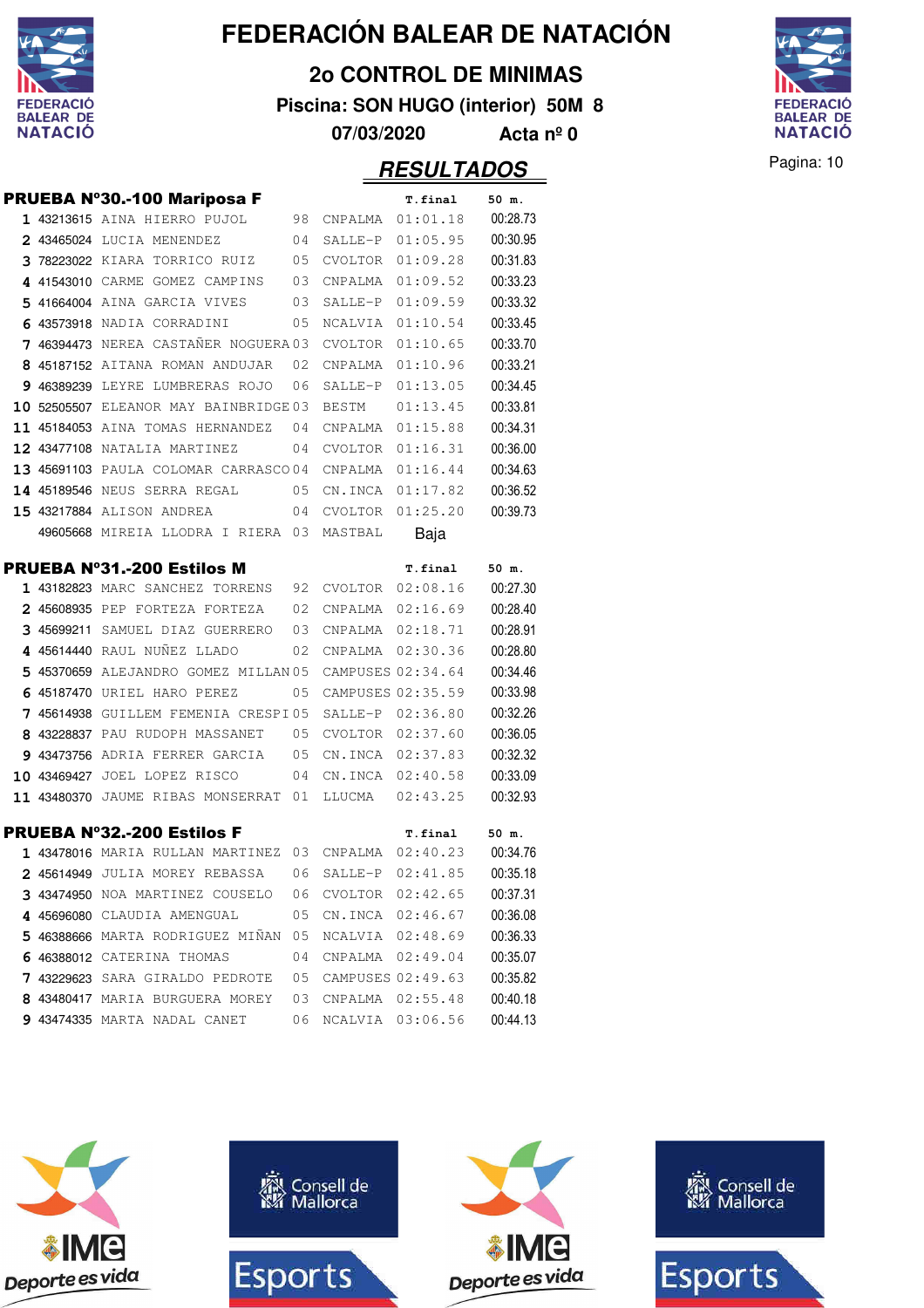

**2o CONTROL DE MINIMAS**

**Piscina: SON HUGO (interior) 50M 8**

**07/03/2020 Acta nº 0**



Pagina: 11 **RESULTADOS**

|  | <b>PRUEBA Nº33.-50 Braza M</b>                        |                 |          | T.final              |          |                   |        |                                        |          |
|--|-------------------------------------------------------|-----------------|----------|----------------------|----------|-------------------|--------|----------------------------------------|----------|
|  | 1 55456153 RICHARD HOWARD                             |                 | 02 BESTM | 00:30.15             |          |                   |        |                                        |          |
|  | 1 43461268 ADRIAN ARMERO CALIZ 99 SALLE-P 00:30.15    |                 |          |                      |          |                   |        |                                        |          |
|  | 3 43183969 CARLOS GOMARIZ GAYA 92 CVOLTOR 00:30.86    |                 |          |                      |          |                   |        |                                        |          |
|  | 4 43205972 JOAN REYNES VALLVERDU 97 CNPALMA 00:32.80  |                 |          |                      |          |                   |        |                                        |          |
|  | 5 43475536 GUILLEM SALVA GUAL 03 CVOLTOR 00:33.01     |                 |          |                      |          |                   |        |                                        |          |
|  | 6 43198413 JOEL TRETT OLIVER 02 CNPALMA 00:34.31      |                 |          |                      |          |                   |        |                                        |          |
|  | 7 43471141 BARTOMEU VERDERA                           |                 |          | 04 CAMPUSES 00:35.46 |          |                   |        |                                        |          |
|  | 8 43477418 SERGI OUETGLAS                             |                 |          | 03 SALLE-P 00:36.94  |          |                   |        |                                        |          |
|  | 9 45188423 ALBERT FONTIRROIG JUAN 05 CVOLTOR 00:37.43 |                 |          |                      |          |                   |        |                                        |          |
|  | <b>10 43478107</b> SEBASTIA CRESPI                    |                 |          | 01 CN.INCA 00:37.83  |          |                   |        |                                        |          |
|  | 11 41663833 ALBERT PORTER VICENS 05 SALLE-P 00:38.95  |                 |          |                      |          |                   |        |                                        |          |
|  | 12 46390428 ALEX FERNANDEZ GOMEZ 03 CN.INCA 00:39.71  |                 |          |                      |          |                   |        |                                        |          |
|  | 13 49611231 ANTONI ALVAREZ GARCIA 03 CN.INCA 00:40.08 |                 |          |                      |          |                   |        |                                        |          |
|  | 14 45611299 JUAN MANUEL NUÑEZ 05 CNPALMA 00:40.68     |                 |          |                      |          |                   |        |                                        |          |
|  | 15 43473472 ADAN ROMERO PONCE 04 NCALVIA 00:40.82     |                 |          |                      |          |                   |        |                                        |          |
|  |                                                       |                 |          |                      |          |                   |        |                                        |          |
|  | <b>PRUEBA Nº34.-50 Braza F</b>                        |                 |          | T.final              |          |                   |        |                                        |          |
|  | 1 43213615 AINA HIERRO PUJOL 98 CNPALMA 00:34.68      |                 |          |                      |          |                   |        |                                        |          |
|  | 2 43224606 MARINA BAUZA SEGUI 03 CVOLTOR 00:37.95     |                 |          |                      |          |                   |        |                                        |          |
|  | 3 43223998 JARA PUERTAS PUYOL                         |                 |          | 03 SALLE-P 00:38.27  |          |                   |        |                                        |          |
|  | 4 52505507 ELEANOR MAY BAINBRIDGE 03 BESTM            |                 |          | 00:39.24             |          |                   |        |                                        |          |
|  | 5 46390210 ELENA BUENO SERRANO 04 MASTBAL 00:41.03    |                 |          |                      |          |                   |        |                                        |          |
|  | 6 45188359 SOFIA FRANCESCA 06 CN.INCA 00:44.75        |                 |          |                      |          |                   |        |                                        |          |
|  | 7 43233296 ANTONIA QU MEI SUREDA 04 CVOLTOR 00:44.80  |                 |          |                      |          |                   |        |                                        |          |
|  | 8 45185811 MARTA MARIA SALES                          |                 |          | 05 CVOLTOR 00:48.57  |          |                   |        |                                        |          |
|  | 43476676 CLARA PASCUAL SABANIEL05 SALLE-P             |                 |          | Baja                 |          |                   |        |                                        |          |
|  | <b>PRUEBA Nº35.-1500 Libres M</b>                     |                 |          | T.final              | 50 m.    | 100 m.            | 200 m. | 400 m.                                 | 800 m.   |
|  | 1 43466210 MARCOS RUIZ MARTIN 05 CVOLTOR 19:00.90     |                 |          |                      |          |                   |        | 00:32.53  01:09.59  02:25.29  04:58.07 | 10:05.97 |
|  |                                                       |                 |          |                      |          |                   |        |                                        |          |
|  | <b>PRUEBA Nº37.-200 Libres M</b>                      |                 |          | T.final              | 50 m.    | 100 m.            |        |                                        |          |
|  | 1 1083219 ANTONI MULET MATHEU 98 CANOENC 01:53.38     |                 |          |                      |          | 00:26.35 00:54.50 |        |                                        |          |
|  | 2 45190652 RAUL BERMIN MORAIS                         |                 |          | 02 CNPALMA 02:00.90  | 00:27.98 | 00:57.89          |        |                                        |          |
|  | 3 54851483 JOSHUA DAVID TAPSELL                       | 00 <sub>o</sub> | BESTM    | 02:08.66             | 00:28.24 | 01:00.61          |        |                                        |          |
|  | 4 43475536 GUILLEM SALVA GUAL                         | 03              | CVOLTOR  | 02:08.89             | 00:29.80 | 01:02.40          |        |                                        |          |
|  | 5 07704218 DENIS MOLNAR                               | 04              |          | CNPALMA 02:09.85     | 00:30.00 | 01:02.55          |        |                                        |          |
|  | 6 43472637 PAU MARTORELL CARDONA 01                   |                 | CNPALMA  | 02:09.92             | 00:29.79 | 01:02.70          |        |                                        |          |
|  | 7 43471880 JORDI CINTA PEREZ                          | 05              | CN.INCA  | 02:12.68             | 00:29.26 | 01:03.16          |        |                                        |          |
|  | 8 46391659 ESTEVE ADELL HORRACH                       | 04              | NCALVIA  | 02:12.71             | 00:30.48 | 01:04.36          |        |                                        |          |
|  | 9 43216859 RODRIGO CHAVES TEJERO 95                   |                 |          | CVOLTOR 02:14.58     | 00:30.53 | 01:03.88          |        |                                        |          |
|  | 10 49607808 MIQUEL RIBOT MORELL                       |                 |          | 05 NCALVIA 02:14.93  | 00:29.76 | 01:03.80          |        |                                        |          |

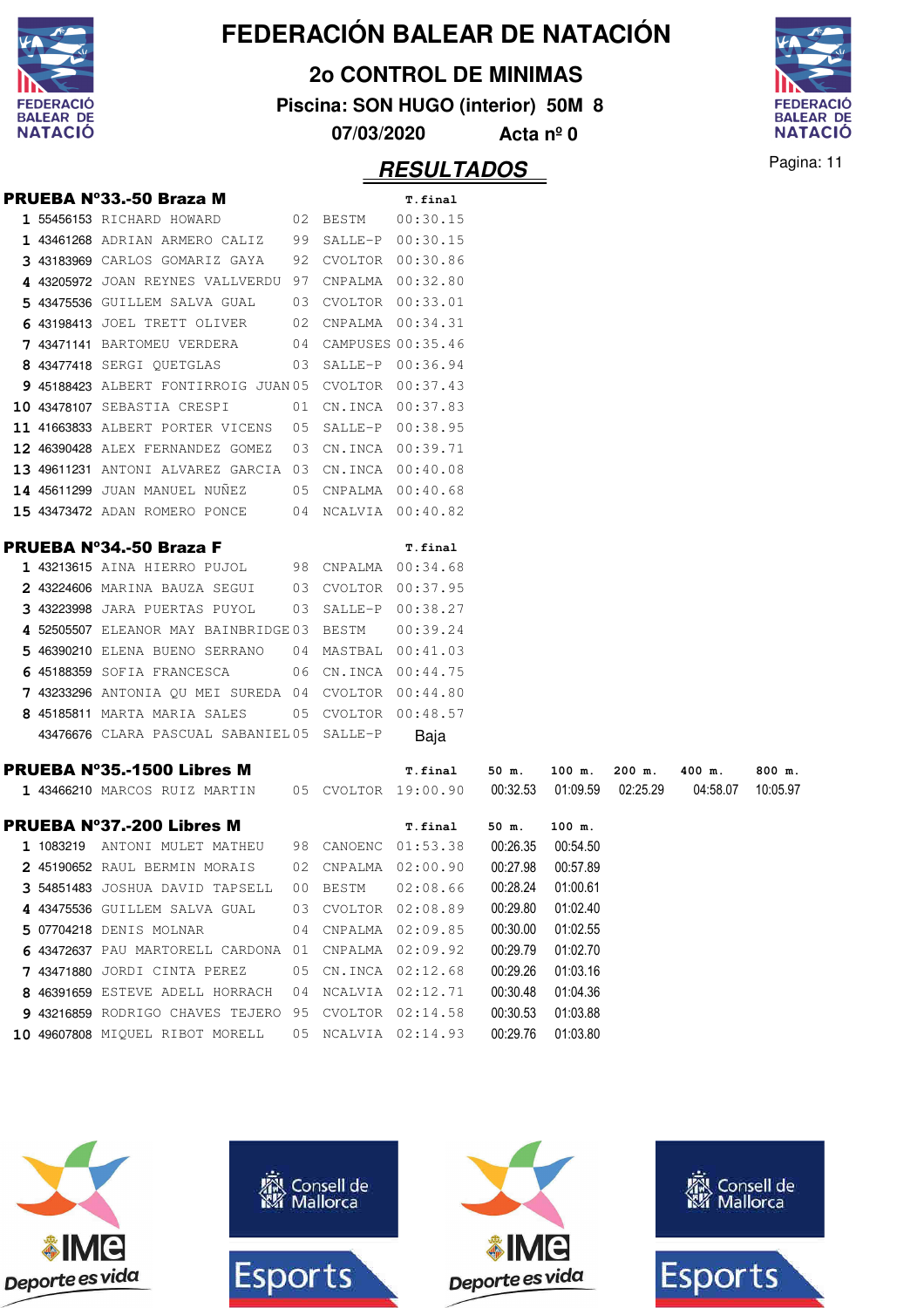

**2o CONTROL DE MINIMAS**

**Piscina: SON HUGO (interior) 50M 8**

**07/03/2020 Acta nº 0**



**Pagina: 12** 

| <b>RESULTADOS</b> |  |
|-------------------|--|
|                   |  |

|  | PRUEBA Nº37.-200 Libres M                          |    |                     | T.final  | 50 m.    | 100 m.   |
|--|----------------------------------------------------|----|---------------------|----------|----------|----------|
|  | 11 43218723 JORDI MAYOL SERRA                      |    | 04 SALLE-P 02:16.95 |          | 00:31.06 | 01:05.93 |
|  | 12 09303721 ROBERT NAPIER                          | 03 | LLUCMA              | 02:17.29 | 00:32.24 | 01:06.85 |
|  | 13 45187556 ARNAU ALCOVER BARBOSA 04               |    | SALLE-P 02:18.85    |          | 00:33.02 | 01:09.67 |
|  | 14 41573980 ALEJANDRO SEGRERA                      | 02 | FELANITX 02:20.17   |          | 00:29.53 | 01:04.78 |
|  | 15 03764732 IVAN TEVZADZE                          | 03 | FELANITX 02:21.58   |          | 00:29.70 | 01:04.27 |
|  | 16 49605011 ANTONI CIFRE FERRAGUT 02               |    | LLUCMA              | 02:22.52 | 00:32.09 | 01:08.73 |
|  | 17 43462984 JAIME ALEMANY CODINA                   | 04 | SALLE-P 02:23.15    |          | 00:31.14 | 01:06.25 |
|  | 18 43228837 PAU RUDOPH MASSANET                    | 05 | CVOLTOR 02:29.37    |          | 00:33.89 | 01:13.57 |
|  | 19 43463950 ALEJANDRO ARIAS GOMILA04               |    | LLUCMA              | 02:29.88 | 00:35.20 | 01:15.06 |
|  | 20 45191890 GABRIEL REUS MEDIALDEA04               |    | LLUCMA              | 02:34.28 | 00:35.14 | 01:14.67 |
|  | 21 45185607 LLUIS VICENS BUJOSA                    |    | 05 CNPALMA 02:38.46 |          | 00:35.97 | 01:17.80 |
|  | <b>PRUEBA Nº38.-200 Libres F</b>                   |    |                     | T.final  | 50 m.    | 100 m.   |
|  | 1 41543010 CARME GOMEZ CAMPINS 03 CNPALMA 02:20.13 |    |                     |          | 00:32.31 | 01:08.20 |
|  | 2 78223022 KIARA TORRICO RUIZ<br>0.5               |    | CVOLTOR             | 02:20.76 | 00:32.84 | 01:08.78 |
|  | 3 05150307 ANDREA EMERY SACH                       | 02 | CNPALMA             | 02:21.80 | 00:33.02 | 01:08.81 |
|  | 4 43470221 ADELA GARRIDO MORENO                    | 06 | CNPALMA             | 02:24.73 | 00:33.60 | 01:10.30 |
|  | 5 43460934 MARIA NEUS DELICADO                     | 03 | CVOLTOR             | 02:25.71 | 00:34.28 | 01:11.58 |
|  | 6 46390475 MARIA BARCELO SERRA                     | 04 | LLUCMA              | 02:27.53 | 00:34.67 | 01:11.58 |
|  | 7 49925382 ALEXANDRA SANDIN POLO 04                |    | SALLE-P             | 02:31.62 | 00:35.00 | 01:12.48 |
|  | 8 46388014 AINA THOMAS TABERNER                    | 06 | CNPALMA             | 02:32.07 | 00:34.62 | 01:13.36 |
|  | 9 03086067 AITANA BRIGUGLIO                        | 06 | SALLE-P             | 02:38.42 | 00:37.29 | 01:18.36 |
|  | 10 43474334 PAULA NADAL CANET<br>$\sim$ 04         |    | NCALVIA             | 02:42.82 | 00:37.39 | 01:18.74 |
|  | 11 41664764 NEUS QUETGLAS                          | 06 | NCALVIA             | 02:45.16 | 00:37.63 | 01:20.60 |
|  | 12 43464708 AINA SEGUI TOMAS<br>0 <sub>4</sub>     |    | LLUCMA              | 02:49.62 | 00:38.47 | 01:22.58 |
|  | 13 49610021 NEREA PEREZ PEREZ<br>06                |    | CN.INCA 02:50.31    |          | 00:38.61 | 01:22.08 |
|  | 14 46389592 AROA HIDALGO CASTILLO 05               |    | LLUCMA              | 02:51.45 | 00:38.57 | 01:22.57 |
|  | 46393032 CAROLINA HEREDIA                          | 05 | SALLE-P             | Baja     |          |          |
|  | <b>PRUEBA Nº39.-50 Espalda M</b>                   |    |                     | T.final  |          |          |
|  | 1 43205973 SALVADOR REYNES                         | 02 | CNPALMA 00:30.81    |          |          |          |
|  | 2 43483056 JOSEP CASTRO TORRENS                    | 05 | CAMPUSES 00:31.40   |          |          |          |
|  | 3 43224511 GONZALO TORRES PUERTAS 04               |    | SALLE-P 00:31.81    |          |          |          |
|  | 4 45697045 MARTIN VILI GRIGOROV                    | 05 | CNPALMA 00:36.02    |          |          |          |
|  | 5 43220670 MARC FLORES MASSOT                      | 05 | SALLE-P 00:37.48    |          |          |          |
|  | 43213329 SERGIO FUSTER POORE                       | 99 | CVOLTOR             | Baja     |          |          |
|  | 41620798 CRISTOFOL VIVES MOREY 04                  |    | <b>CNMURO</b>       | Baja     |          |          |